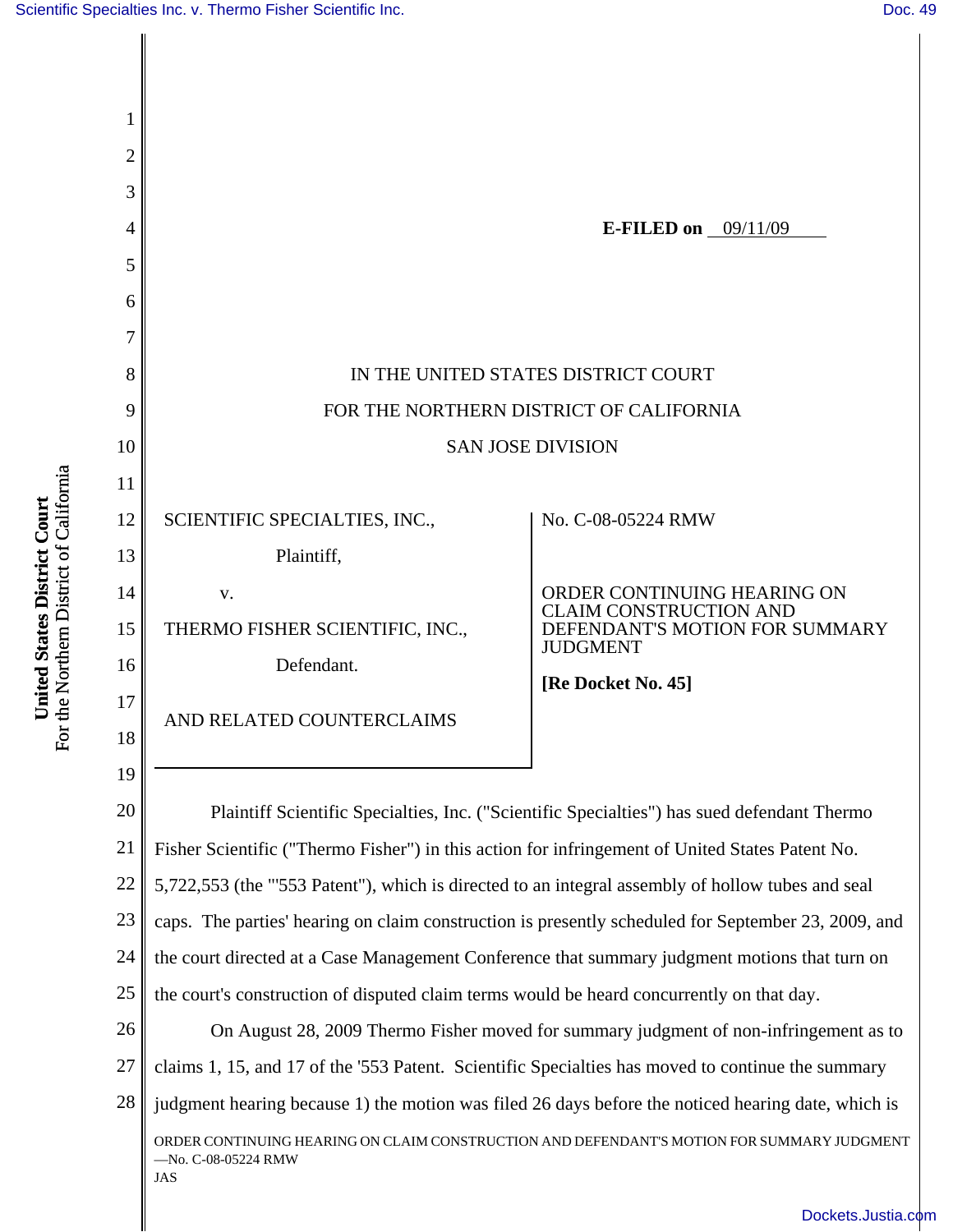1 2 3 4 less than the 35 days normally required under Civil Local Rule 7-2(a); and 2) Scientific Specialties has not had an opportunity to conduct any discovery. Scientific Specialties therefore seeks to continue the hearing to allow it to conduct some written discovery and depose Thermo Fisher's supporting declarant.

The court concludes that a continuance is warranted to allow Thermo Fisher's motion for summary judgment to be briefed in accordance with the Local Rules. The court therefore continues the hearing on claim construction and on Thermo Fisher's motion for summary judgment to November 3, 2009 at 9:00 a.m.. Scientific Specialties' opposition to Thermo Fisher's motion for summary judgment, and Thermo Fisher's reply, shall be filed as specified in Local Rule 7-4 according to the new hearing date. If Scientific cannot present facts sufficient to justify its opposition to Thermo Fisher's motion for summary judgment, it may oppose summary judgment by making a showing under Federal Rule of Civil Procedure 56(f) of the reasons why it cannot do so.

14 15 16 17 18 19 20 21 22 23 24 25 26 27 28 ORDER CONTINUING HEARING ON CLAIM CONSTRUCTION AND DEFENDANT'S MOTION FOR SUMMARY JUDGMENT —No. C-08-05224 RMW  $\sqrt{2}$ DATED: 09/11/09 RONALD M. WHYTE United States District Judge

5

6

7

8

9

10

11

12

13